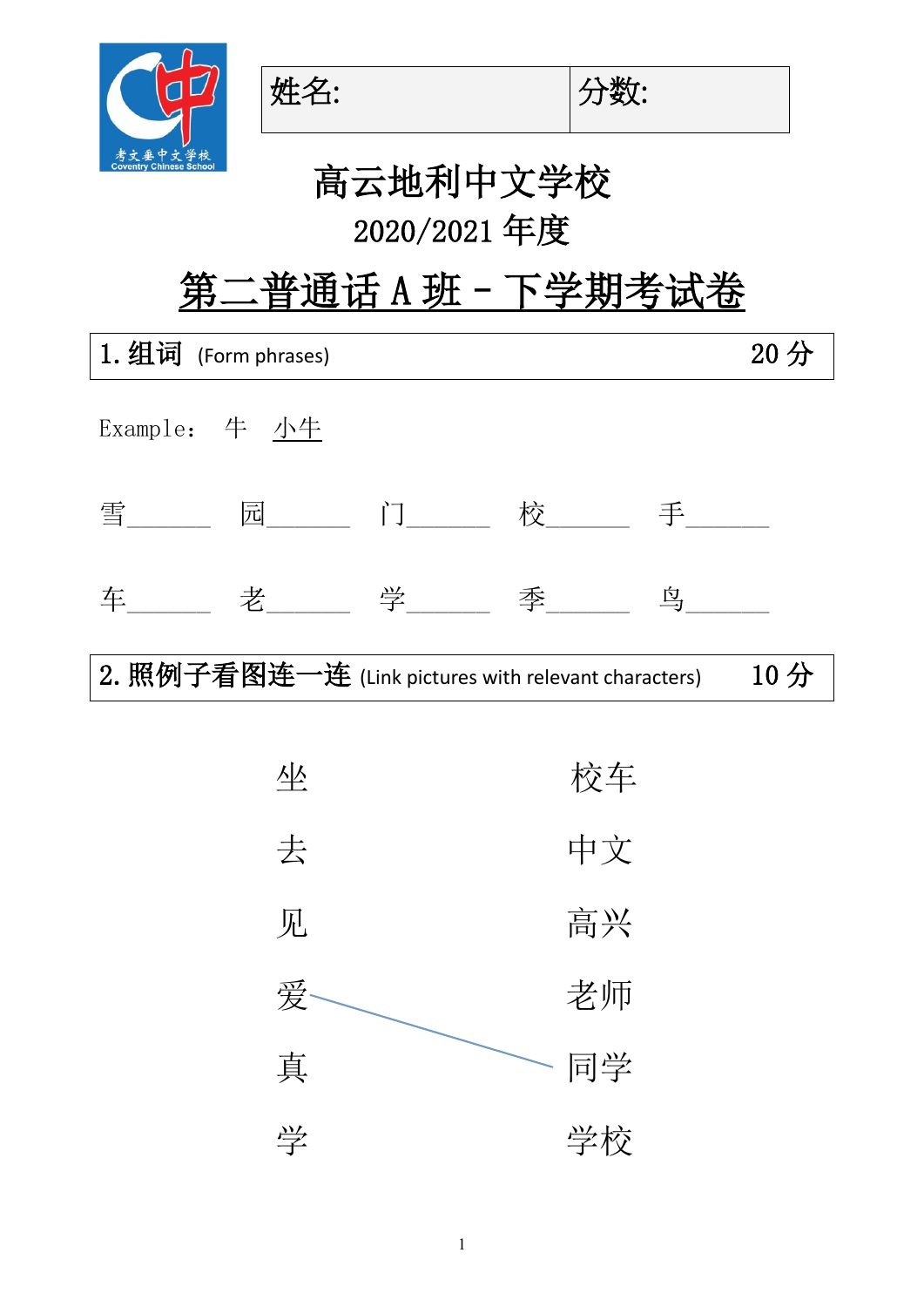3. 照例子写一写 17 分

(Classify the given characters below according to the structure after the model.)



4. 照例子找出不同类的词, 把它写在()里: 10分 (Fill in each blank with the word which does not belong to its group after model)

例子 Example: 上 下 左 右 冬 (冬)

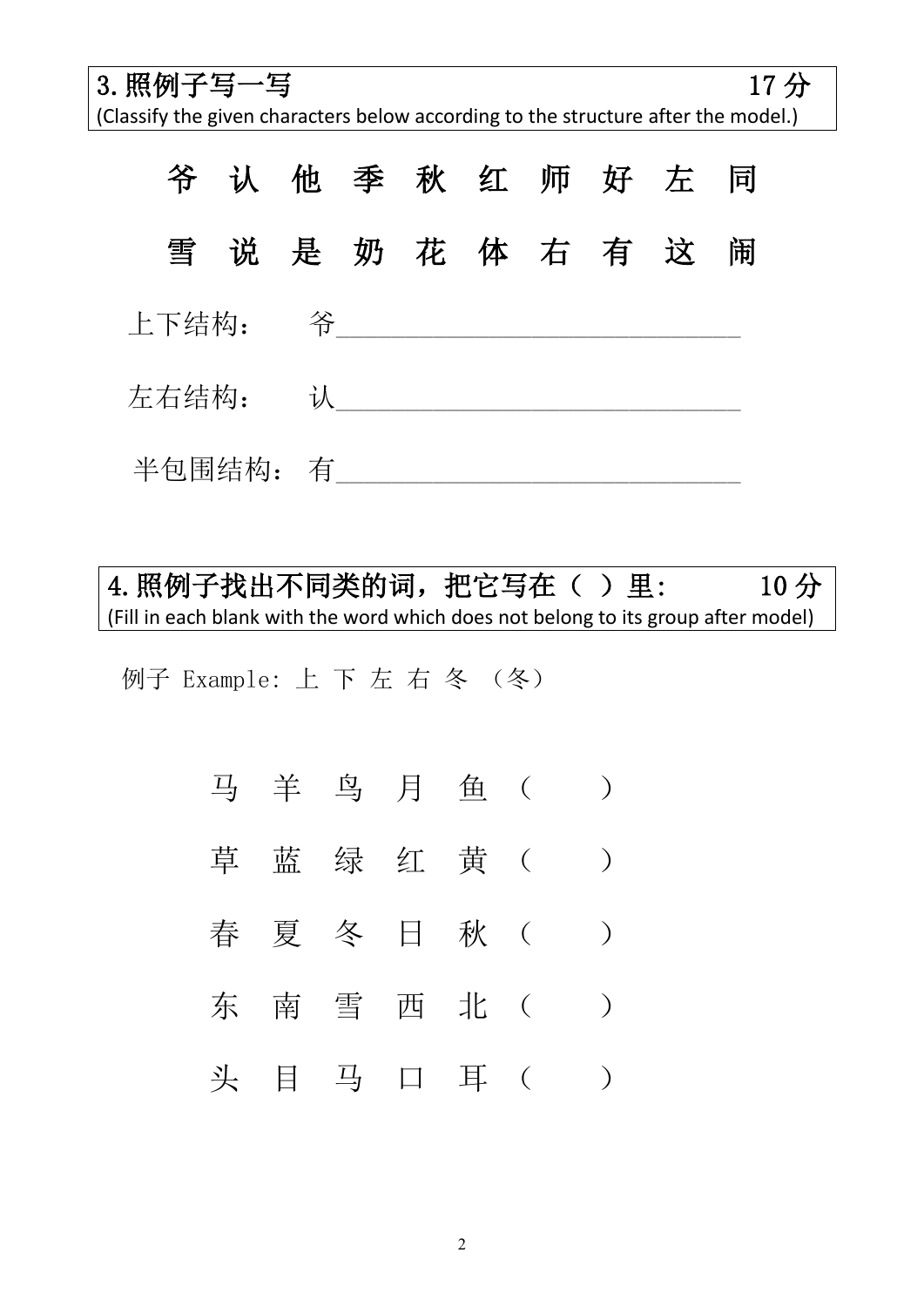5. 照例子连词成句 15 分

(Put the given words in the correct order to make sentences after the model.)

|      |     |           | 例子 Example: 老师 是 | 我                                     |  |  |
|------|-----|-----------|------------------|---------------------------------------|--|--|
|      |     |           | 我是老师             |                                       |  |  |
| 1.   | 小 我 |           | 学生               | 是                                     |  |  |
| 2.   | 三   |           |                  | 我家 有 口 人                              |  |  |
| 3. 是 |     | 这         | 我的               | 妈妈                                    |  |  |
| 4.   |     |           |                  | あわん 校车 の 坐のの老师の 学校 の 去 まん あんじょう かいじょう |  |  |
|      |     | 5. 小花园 有个 |                  | 我家                                    |  |  |